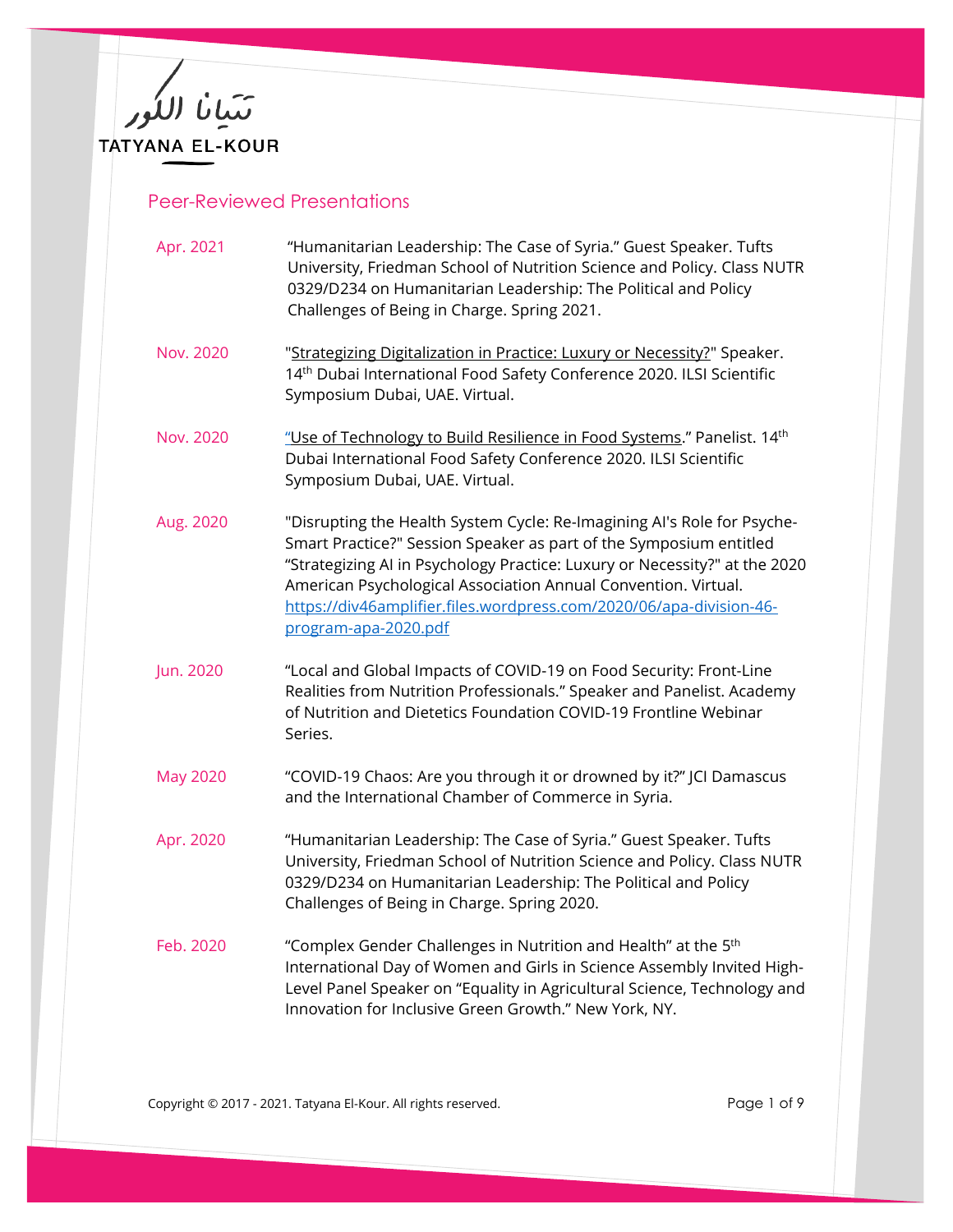TATYANA EL-KOUR

| Dec. 2019 | "Social Media Use and Adolescent Nutrition." Invited Session Speaker at              |
|-----------|--------------------------------------------------------------------------------------|
|           | the 3 <sup>rd</sup> Regional Conference on Adolescent Health: Investing in Healthier |
|           | Generations in Amman, Jordan.                                                        |

- Nov. 2019 "Use of Food Composition Databases for Dietary Intake [Assessments](https://apps.apa.org/convsearch/article.aspx?id=3809&type=abstract) and [Evaluations](https://apps.apa.org/convsearch/article.aspx?id=3809&type=abstract) in the Gulf, Levant, and North African regions: Current State and Future [Prospects."](https://apps.apa.org/convsearch/article.aspx?id=3809&type=abstract) 13<sup>th</sup> Dubai International Food Safety Conference 2019. ILSI Scientific Symposium Dubai, UAE
- Oct. 2019 2019 Wimpfheimer-Guggenheim International Lecture- Food and Nutrition in Disaster and Humanitarian Relief: Lessons Learned from Syria and Venezuela. Session Speaker at the 2019 Academy of Nutrition and Dietetics Food and Nutrition Conference and Expo™ (FNCE®) in Philadelphia, PA.
- Aug. 2019 "Can AI Bring Healthier Lifestyles and Solve World Problems?" Session Speaker as part of the Symposium entitled "Will Adopting AI Technologies More Benefit or Create Chaos for Psychologists?" at the 2019 American Psychological Association Annual Convention in Chicago, IL.
- Aug. 2019 "How Real-Time Geographic Information Systems Inspire Possibilities." Session Speaker as part of the Symposium entitled: "Humanitarian Trends and Lived Experiences: Voices from the Field" at the 2019 American Psychological Association Annual Convention in Chicago, IL.
- Oct. 2018 "Gastrodiplomacy: The Transformative Power of Food". Session Speaker at the 2018 Academy of Nutrition and Dietetics Food and Nutrition Conference and Expo™ (FNCE®) in Washington, D.C.
- Aug. 2018 "Social and Immersive: Shared Medium or True Message?" Session Speaker as part of the Symposium entitled "Interacting via Social and Immersive Media - Is the Medium the Message?" at the 2018 American Psychological Association Annual Convention Symposium Presentation in San Francisco, CA.

Copyright © 2017 - 2021. Tatyana El-Kour. All rights reserved. The example of 9 and 2 of 9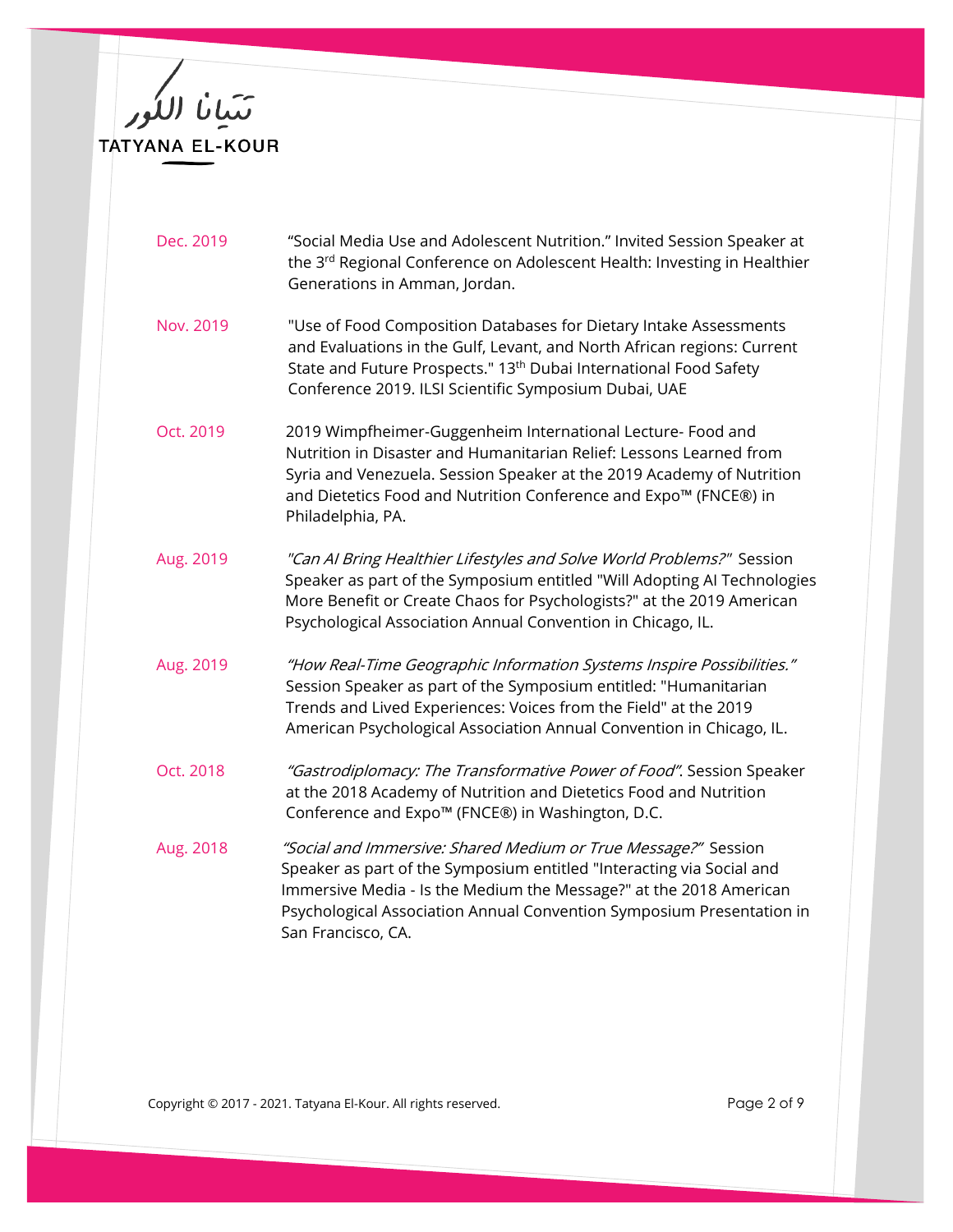تتبانا اللور<br>بعد بيورسية TATYANA EL-KOUR

| Aug.2018        | "How International Psychology Collaboration Impacts Change? Lessons<br>from the Middle East"- Session Speaker as part of the Symposium<br>entitled: "Addressing Global Challenges Through International<br>Psychology" at the 2018 American Psychological Association Annual<br>Convention Symposium Presentation in San Francisco, CA.                                                            |
|-----------------|----------------------------------------------------------------------------------------------------------------------------------------------------------------------------------------------------------------------------------------------------------------------------------------------------------------------------------------------------------------------------------------------------|
| Aug. 2018       | Innovation for Impact How Redefining 'Mothers' Role in Crisis Can Help<br>Save Lives." Session Speaker at the 2018 American Psychological<br>Association Innovation in International Psychology Summit in San<br>Francisco, CA.                                                                                                                                                                    |
| <b>May 2018</b> | "Dietetics 3.0: Transforming Practice through AI Engagement". 2018<br>Shugart Lecturer. Kansas State University in Manhattan, KS.                                                                                                                                                                                                                                                                  |
| Dec. 2017       | "Spiritual, Psychological and Physical Health Implications of Social Media<br>Use; Part II" Greek Orthodox Church of the Annunciation in Abdali,<br>Jordan.                                                                                                                                                                                                                                        |
| Dec. 2017       | "Spiritual, Psychological and Physical Health Implications of Social Media<br>Use; Part I" Greek Orthodox Church of the Annunciation in Abdali,<br>Jordan.                                                                                                                                                                                                                                         |
| Nov. 2017       | "Media Psychology: A Comprehensive Cross-Cultural Comparative<br>Analysis of Global Dietary Patterns and Best Practices for Autism".<br>Second Annual Cyprus International Conference on Autism Treatment<br>and Research by Magic Always Happens, Inc., Cyprus.                                                                                                                                   |
| Oct. 2017       | "Hunger Games: Tackling Food Crisis in a Postmodern World". Session<br>Speaker at the 2017 Academy of Nutrition and Dietetics Food and<br>Nutrition Conference and Expo™ (FNCE®) in Chicago, IL.                                                                                                                                                                                                   |
| Oct. 2017       | "Cost-Effectiveness: How Can We Use What We Know!" Presentation is<br>part of the "Food Aid Research: Update on Food Aid for Preventing and<br>Treating Undernutrition" Scientific Symposium organized by Tufts<br>University, Friedman School of Nutrition<br>Science and Policy, at the 21st International Congress of Nutrition of the<br>International Union of Nutrition Sciences, Argentina. |

Copyright © 2017 - 2021. Tatyana El-Kour. All rights reserved. The match of Page 3 of 9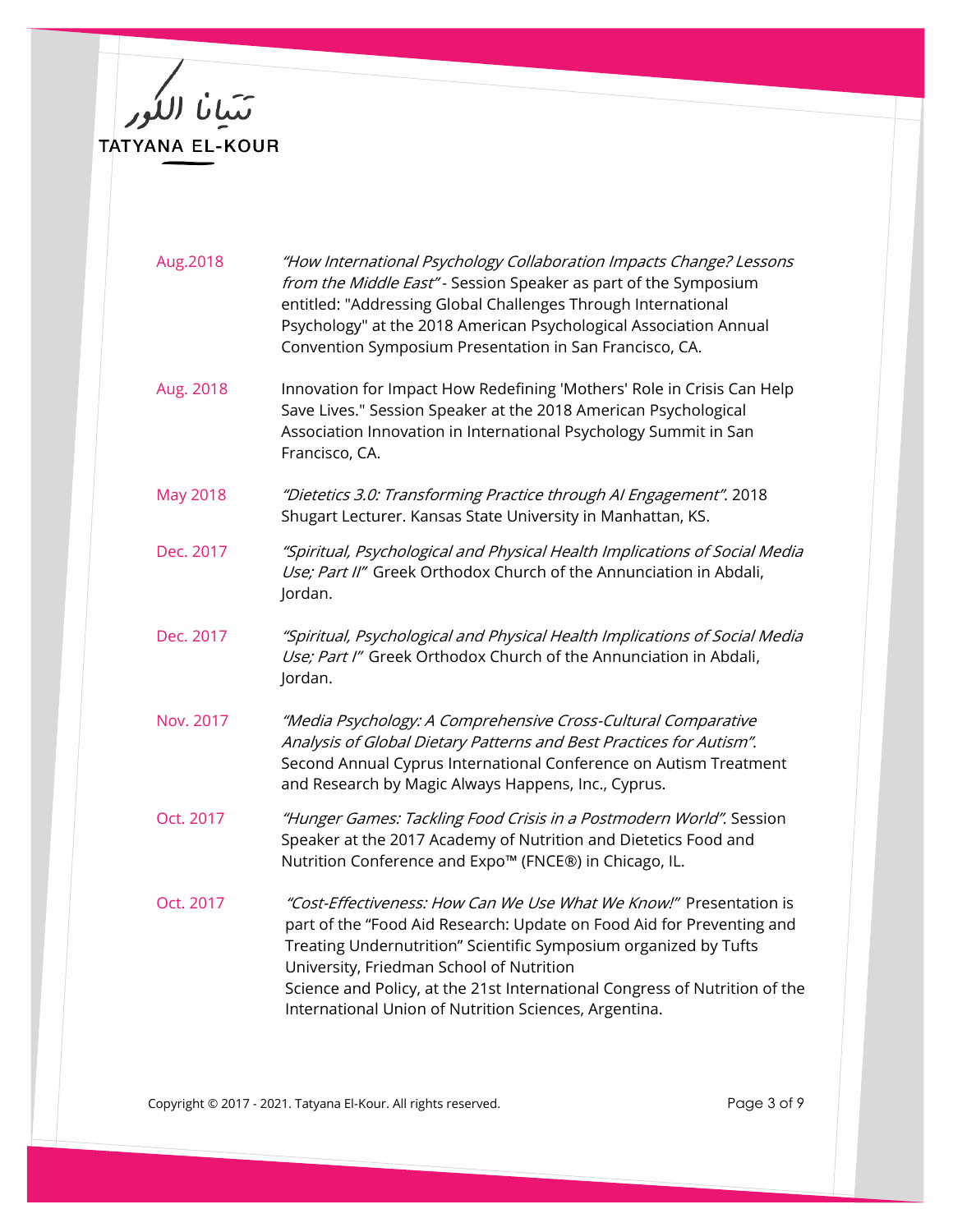تتيانا اللكور<br>مستحدد اللغور TATYANA EL-KOUR

| Aug. 2017        | "Customizing Your Career: Putting Yourself on a Global Path". The Public<br>Health and Community Nutrition Practice Group of the Academy of<br>Nutrition and Dietetics Webinar. Virtual.                                                                                                                                                                                                            |
|------------------|-----------------------------------------------------------------------------------------------------------------------------------------------------------------------------------------------------------------------------------------------------------------------------------------------------------------------------------------------------------------------------------------------------|
| Aug. 2017        | "The Mediated Appetite: How Will We Eat in 2050?" Presentation is part<br>of the symposium entitled "The Accelerating Landscape: Virtual Reality,<br>Avatars, Robotics, and Artificial Intelligence" at the American<br>Psychological Association Annual Convention in Washington, D.C.                                                                                                             |
| <b>July 2017</b> | "Global Hotspots: How the Evolving Nutrition and Agricultural Landscape<br>is Changing the Story of Development for 2030". Presentation is part of<br>the symposium entitled: "Agricultural Development to Achieve Food<br>Security and Sustainable Food Systems: Global Policies and Best<br>Practices." at the Society for Nutrition Education and Behavior Annual<br>Meeting in Washington, D.C. |
| May 2017         | "Introducing Academy Secondary Datasets". Webinar speaker organized<br>by the Academy of Nutrition and Dietetics. Virtual.                                                                                                                                                                                                                                                                          |
| May 2017         | "Careers in Nutrition for Global Health Luncheon". Visiting Lecturer for<br>the Graduating Master of Science Class of 2017 in Nutrition for Global<br>Health. London School of Hygiene & Tropical Medicine<br>in London, UK.                                                                                                                                                                        |
| Dec. 2016        | "Eating for a Lower Heart Disease Risk: What Should Men Do Over 50?"<br>Rotary Club of Amman West meeting in Amman, Jordan.                                                                                                                                                                                                                                                                         |
| Oct. 2016        | "Customizing Your Career: Putting Yourself on Different Paths". Session<br>Speaker at the 2016 Academy of Nutrition and Dietetics Food and<br>Nutrition Conference and Expo <sup>™</sup> (FNCE®) in Boston, MA.                                                                                                                                                                                     |
| Sep. 2016        | "New Perspectives on International Collaboration". Invited Keynote<br>Speaker at the 2016 Nutrition Impact Summit of the Academy of<br>Nutrition and Dietetics and the Academy of Nutrition and Dietetics<br>Foundation in Austin, TX.                                                                                                                                                              |

Copyright © 2017 - 2021. Tatyana El-Kour. All rights reserved. The magnitude of 9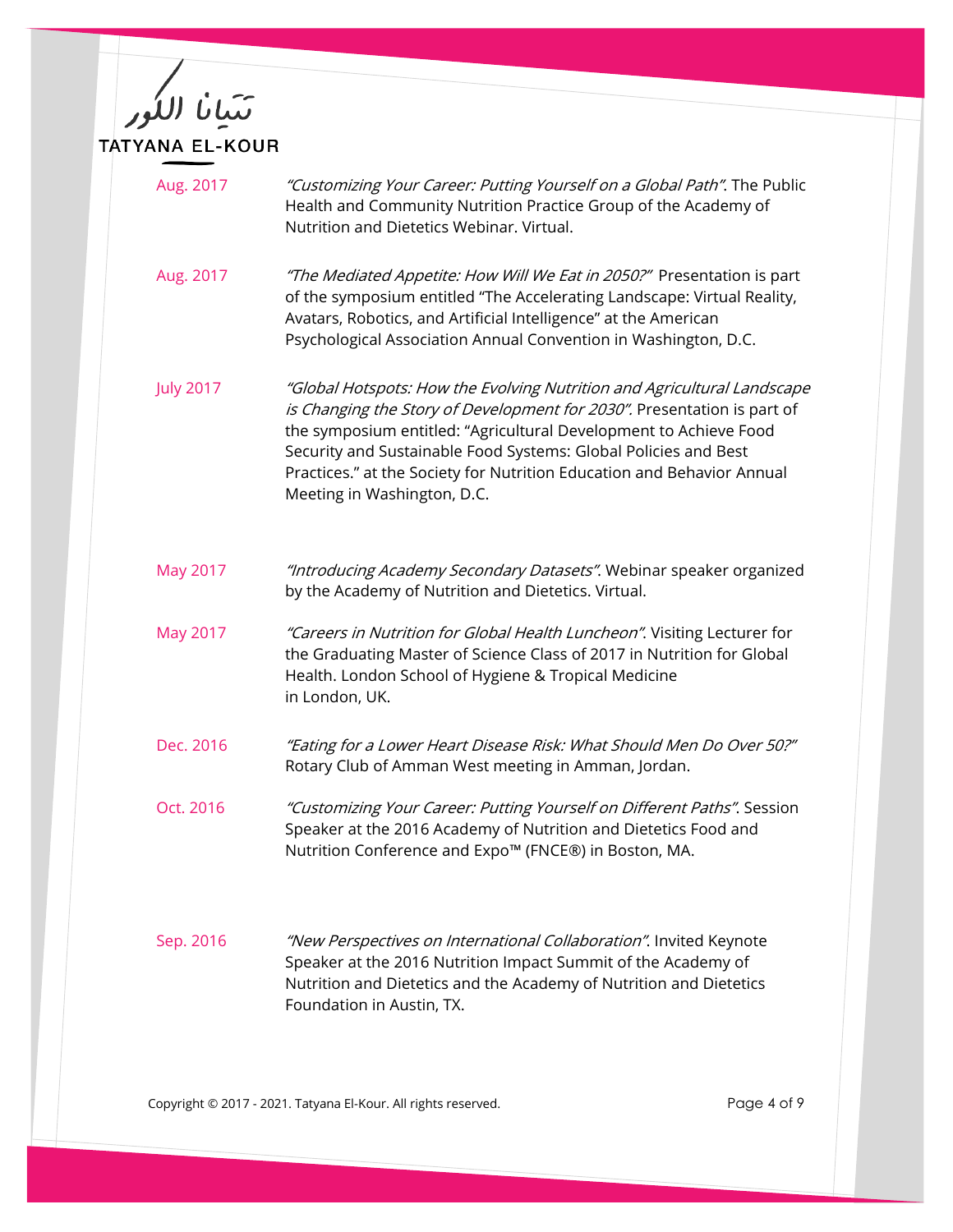تتبانا اللور<br>بعد بيورسية TATYANA EL-KOUR

| Mar. 2016        | "From Mobile Play to a Healthy Plate: How Gaming Apps are<br>Transforming the Way Children Eat". The First MENA Regional<br>Conference on Community Psychology Collaboration for Community<br>Change: Insight, Innovation, and Impact. The American<br>University of Cairo, School of Humanities and Social Sciences in Cairo,<br>Egypt. |
|------------------|------------------------------------------------------------------------------------------------------------------------------------------------------------------------------------------------------------------------------------------------------------------------------------------------------------------------------------------|
| Mar. 2016        | "Enhanced Recovery After Surgery: The Pathway to Improved Care". First<br>International Conference of Al-Bashir Hospital and Ministry of Health in<br>Amman, Jordan.                                                                                                                                                                     |
| Jan. 2016        | "Sleep and Nutrition: Are They Linked?" Jordan Food and Nutrition<br>Society in Amman, Jordan.                                                                                                                                                                                                                                           |
| Oct. 2015        | "Understanding Treatment Choices for People with Diabetes in<br>Culturally Diverse Populations". Session moderator at the 2015 Academy<br>of Nutrition and Dietetics Food and Nutrition Conference and Expo™<br>(FNCE®) in Nashville, TN.                                                                                                |
| May 2015         | "Medical Nutrition Therapy in Hospital Settings" workshop trainer as<br>part of a curriculum for Egypt-wide training on hospital administration<br>for clinicians and allied health professionals<br>in Cairo, Egypt.                                                                                                                    |
| <b>June 2011</b> | "Medical Nutrition Therapy for Cancer Prevention, Treatment, and                                                                                                                                                                                                                                                                         |
| May 2012         | Control". A series of capacity building workshops for healthcare<br>professionals at public healthcare institutions organized by Al-Waad<br>Society for Cancer Advocacy and Survivorship in Jordan.                                                                                                                                      |
| <b>May 2011</b>  | "Health Implications of Dietary Fiber". Rotary Club of Jordan in Amman,<br>Jordan.                                                                                                                                                                                                                                                       |
| <b>May 2011</b>  | "Chronic Disease Epidemiology: Perspectives from the Middle East".<br>Doctoral Symposium Guest Lecturer. San Diego State University, CA.                                                                                                                                                                                                 |
| Mar. 2011        | "Dietary Supplements in the Global Market: how they relate to public<br>health and create a new paradigm". Invited guest speaker. Pre-<br>Symposium at Sports, Cardiovascular and Wellness Nutritionists Dietetic<br>Practice Group Annual meeting in Chicago, IL.                                                                       |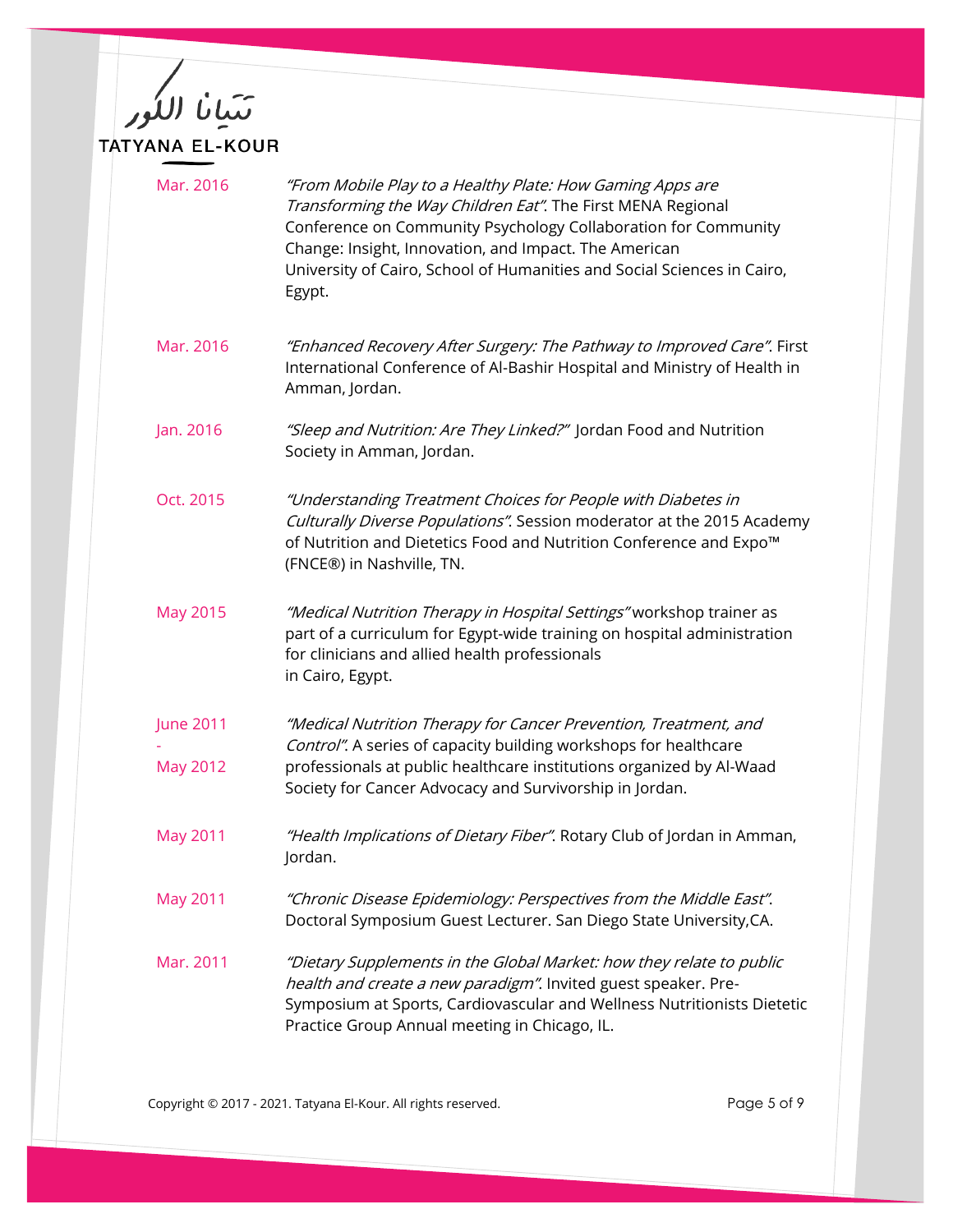

| Sep. 2010 | "Tobacco Use and Dependence in Medical Nutrition Therapy". 6th<br>Cyprus Dietetic and Nutrition Association Conference in Cyprus.                                                                                       |
|-----------|-------------------------------------------------------------------------------------------------------------------------------------------------------------------------------------------------------------------------|
| Sep. 2009 | "An Update on Global Food and Nutrition Policy". Guest Lecturer. Kansas<br>State University in Manhattan, KS.                                                                                                           |
| Sep. 2009 | "Effective Nutrition Counselling". Guest Lecturer. Kansas State University<br>in Manhattan, KS.                                                                                                                         |
| Jun. 2009 | "Country Example on Tobacco Control and Media". Framework<br>Conventional Alliance Regional Training on Tobacco Control for<br>Journalists and Media Personnel in Cairo, Egypt.                                         |
| Jan. 2009 | "The Nuts and Bolts of Nutritional Wellbeing". Lebanese Dietetic<br>Association Workshop in Beirut, Lebanon.                                                                                                            |
| Oct. 2008 | "New Approaches to Equitable Practice: Bridging the Global Divide".<br>Session planner and speaker at the 2008 Academy of Nutrition and<br>Dietetics Food and Nutrition Conference and Expo™ (FNCE®)<br>in Chicago, IL. |
| Jun. 2008 | "Medical Nutrition Therapy for Pediatric Food Allergies". The Pan Arab<br>Annual Conference for Pediatric Gastroenterology and Nutrition in<br>Damascus, Syria.                                                         |
| Jun. 2008 | "Total Parenteral Nutrition for the Pediatric Population". The Syrian<br>Union for Pediatrics, Gastroenterology and Nutrition<br>in Damascus, Syria.                                                                    |
| Apr. 2008 | "Global Food and Nutrition Policy". Kansas Dietetic Association Annual<br>Meeting in Wichita, KS.                                                                                                                       |
| Feb. 2008 | Moderator. WHO Press Release Conference on World Tobacco Report<br>(MPOWER) 2008.                                                                                                                                       |
| Feb. 2008 | "Global Food and Nutrition Trends". Guest Lecturer. Rochester Institute<br>of Technology Global Healthcare Conference<br>in Rochester, NY.                                                                              |

Copyright © 2017 - 2021. Tatyana El-Kour. All rights reserved. The magnitude of 9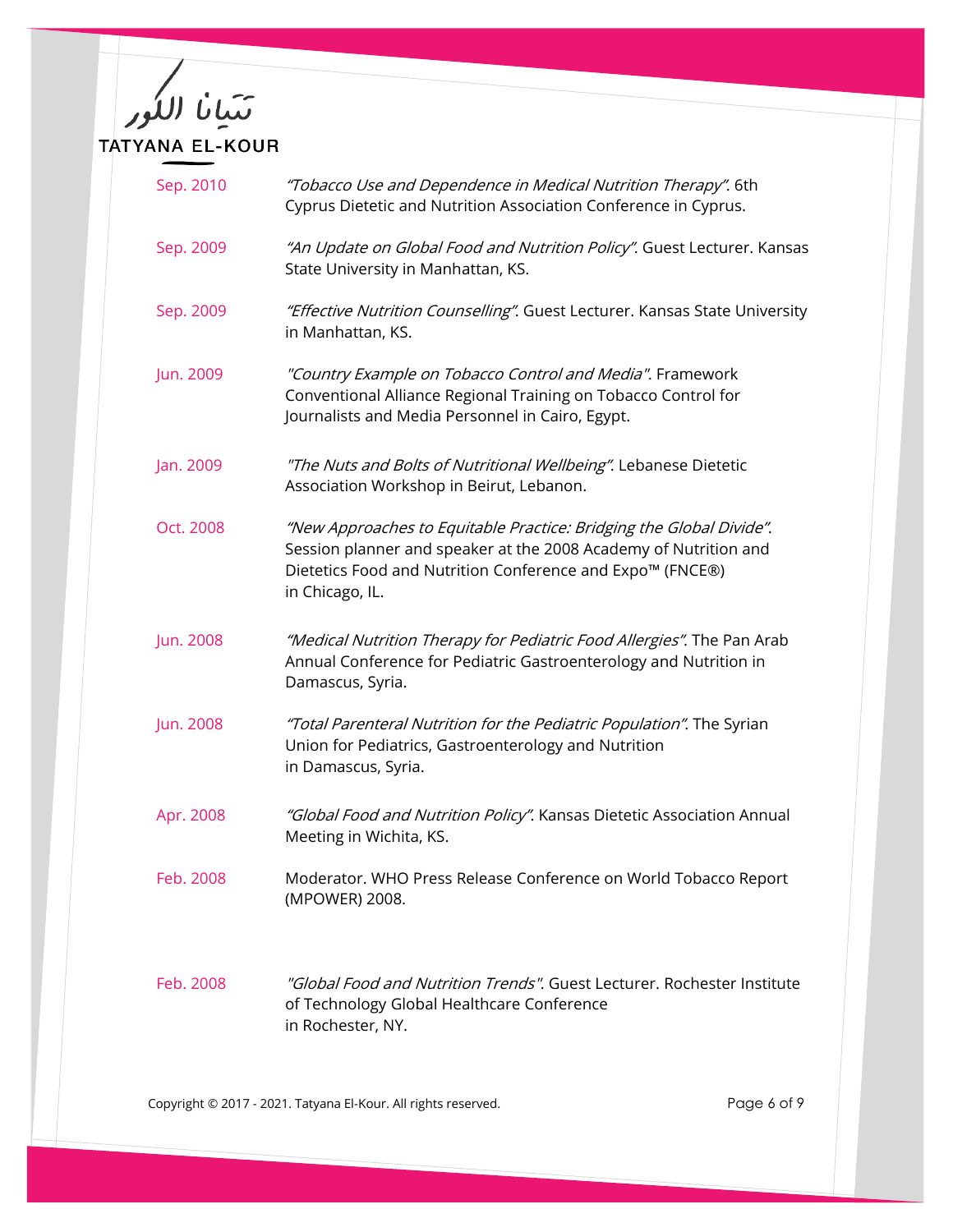تتبانا اللور<br>بعد بيورسية TATYANA EL-KOUR

| Feb. 2008 | "Pathways to Registered Dietitian Status". Health Authority of Abu Dhabi<br>Professional Development Symposium in Abu Dhabi, United Arab<br>Emirates.                                                        |
|-----------|--------------------------------------------------------------------------------------------------------------------------------------------------------------------------------------------------------------|
| Nov. 2007 | "Approaches to Effective Food and Nutrition Policy Implementation"<br>The International Epidemiology Association Conference 'Epidemiology:<br>Translating Research to Health Care,'<br>Riyadh, Saudi Arabia. |
| Nov. 2007 | "Tobacco Control Regulations. The Case of Jordan". Regional Middle<br>East/North Africa Workshop on WHO Framework Convention on<br>Tobacco Control Implementation and Reporting in Egypt.                    |
| Nov. 2006 | "Liver, Nutrition and Healthy Lifestyle". Invited Keynote Speaker at the<br>Annual Friends of Liver Society Fund Raising Luncheon<br>in Amman, Jordan.                                                       |
| Mar. 2005 | "Probiotic Therapy in Clinical Settings". Nutrition Support Rounds<br>presentation, Tufts Medical Center in Boston, MA.                                                                                      |
| Mar. 2005 | "Academy of Nutrition and Dietetics Grassroots: What's in it For You?"<br>Joint Internship Class Day Presentation in Boston, MA.                                                                             |
| Mar. 2005 | "Nutrition and Public Policy: Getting Involved as a Student and Early in<br>Your Career" Academy of Nutrition and Dietetics Public Policy<br>Workshop Presentation in Washington, D.C.                       |
| Feb. 2005 | "Nutritional Management of Patients with Bone Marrow Transplantation<br>- a Case Based Approach". Tufts Medical Center in Boston, MA.                                                                        |
| Dec. 2004 | "Nutritional Implications of Propofol Use in Critical Care Settings".<br>Nutrition Support Rounds presentation, Tufts Medical Center in Boston,<br>MA.                                                       |
| Oct. 2004 | "Lipid versus Lipid-free Total Parenteral Nutrition". Nutrition Support<br>Rounds presentation, Tufts Medical Center in Boston, MA.                                                                          |
| Apr. 2004 | "Nutritional Implications of Small Intestine Bacterial Overgrowth". Tufts<br>University Clinical Nutrition presentation in Boston, MA.                                                                       |

Copyright © 2017 - 2021. Tatyana El-Kour. All rights reserved. Copyright © 2017 - 2021. Tatyana El-Kour. All rights reserved.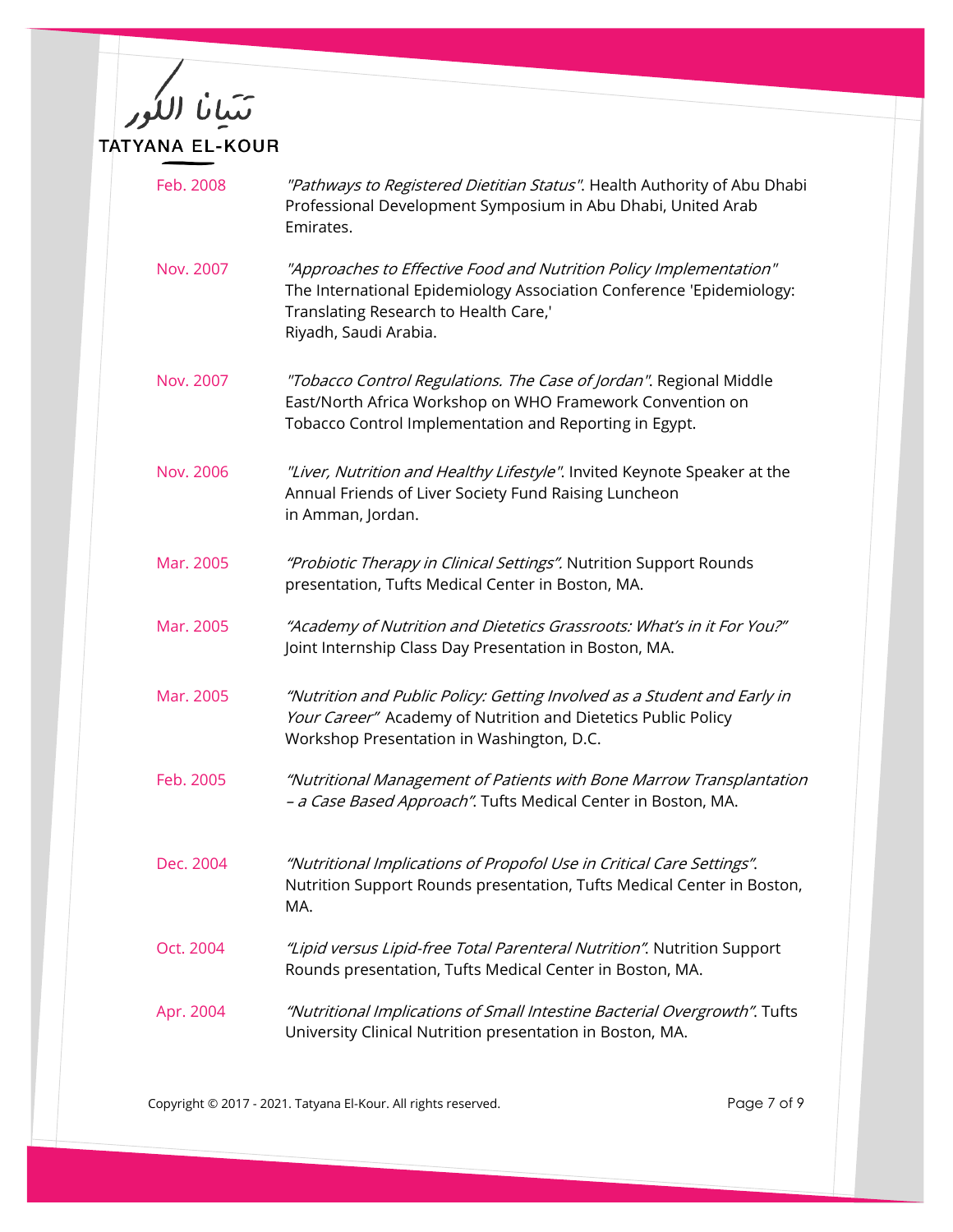

| Oct. 2003 | "Middle East - A Perspective of Culture, Food, and Nutrition".<br>Massachusetts Department of Public Health Workshop, Framingham,<br>MA.                                                          |
|-----------|---------------------------------------------------------------------------------------------------------------------------------------------------------------------------------------------------|
| Oct. 2003 | "Dietetic Interns - Up Close and Personal" Session moderator and<br>speaker at the 2003 Academy of Nutrition and Dietetics Food and<br>Nutrition Conference and Expo™ (FNCE®) in San Antonio, TX. |
| Nov. 2001 | "Food, Nutrition and Diabetes". Jordan Society for Care of Diabetes<br>World Diabetes Day presentation in Amman, Jordan.                                                                          |
| Dec. 1998 | "Dietary Modifications in the Prevention and Treatment of Colon<br><i>Cancer"</i> . University of Jordan capstone project symposium in Amman,<br>Jordan.                                          |

## Community Presentations

Between Aug 2005 and Jun 2012: Presented - upon official request and invitation - at more than fifty public and private nurseries, schools, universities, and academic institutions across Jordan and for more than 150 times since Aug 2005 to Jun 2012.

Some topics included:

- Micronutrient Deficiencies
- Management of Iron Deficiency Anemia
- Nutrition and Tobacco Control
- Lifestyle Management and Disease Prevention
- Pediatric Nutrition
- Nutrition for Preschoolers
- What Should I Eat
- Sports Nutrition
- Nutrition and Stress Management
- ABC's of a Healthy and Nutritious Lifestyle
- Media Trends and Food Consumption Patterns
- Media Effect on Adolescent Nutrition
- Eating Disorders or Disordered Eating: Where One Fits
- Nutrition Promotion in Schools
- Nutrition Emergency Responsiveness
- Nutrition in Adolescence
- Nutrition and Hygiene

Copyright © 2017 - 2021. Tatyana El-Kour. All rights reserved. The example of 9 of 9